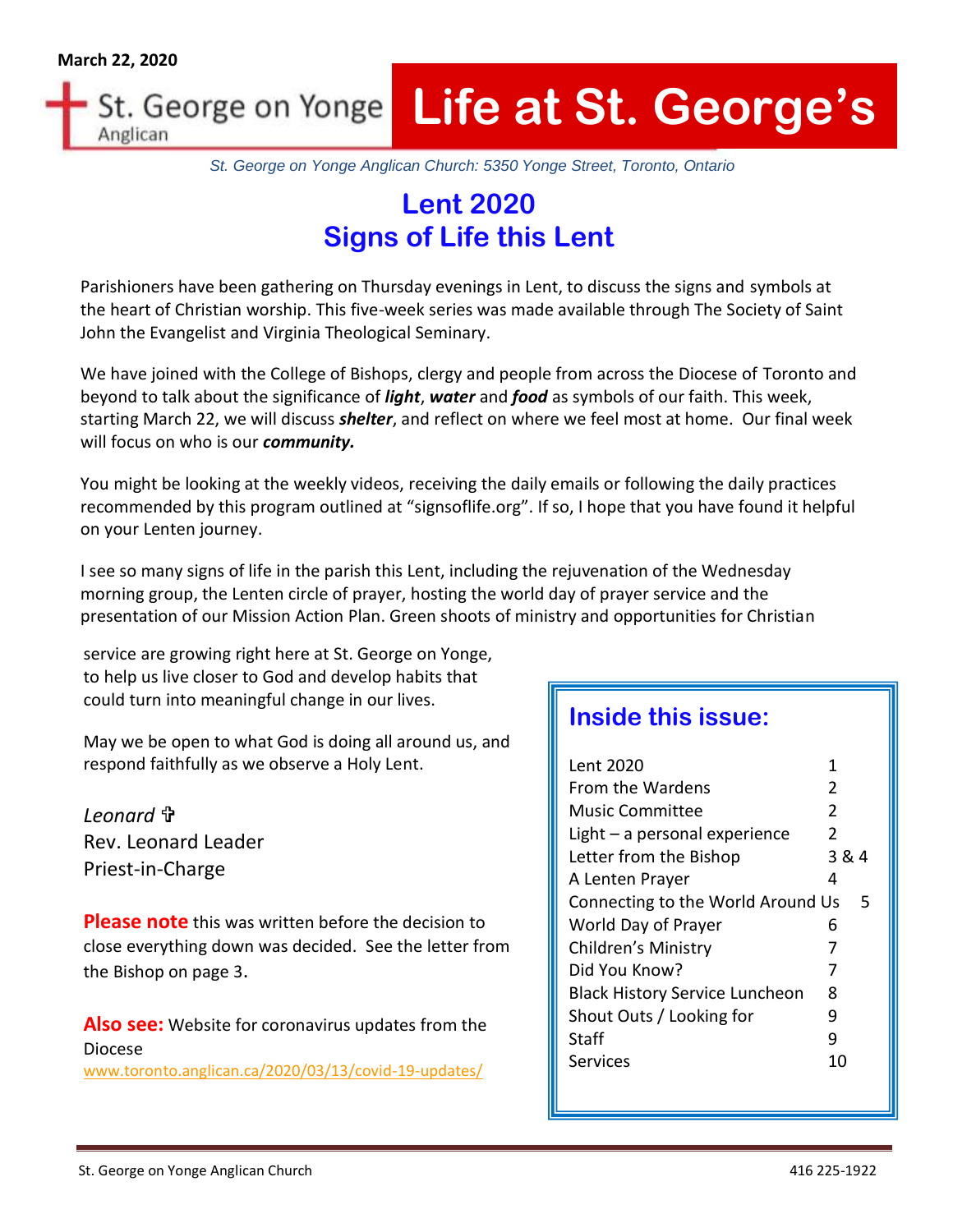# **From the Wardens**

Thank you to everyone who attended and participated in our 2020 Vestry Meeting on February 23rd. It is important to have as many parishioners as possible involved in making decisions for the parish.

We accepted motions to support deacons at St. George and nominated Doug and Margie to be considered for preparation for the diaconate. Thank you to both of these individuals for their decision to further their ministries with us.

A motion was passed with respect to Taking Action on Climate Change, with specific actions to reduce energy consumption by 10% and eliminate single-use plastics. You will be hearing more about these initiatives in the future, but for now, if we all turn off lights when leaving a room, it will be a good start.

We look forward to growing the congregation with the assistance of our Mission Action Planning and hope everyone will support this initiative. We encourage you to take part in one of our special programs or services in the season of Lent.

Your Wardens, Lorraine Baillie, Kwan Luk, Kay Yuen

#### **Save the Date!**

Sunday, May 3 will be a special celebration for St. George's Day (a little belated), with Bishop Kevin visiting, at the 10:30 service, followed by lunch. There will only be one service that day.

# **The Music Committee**



The Music Committee has been busy lining up concerts at St. George on Yonge. Two string quartets, The Goethe String Quartet and Interro String Quartet will be presenting chamber music of the listenable variety. With the help of Father Leonard, we expect to have a Steel Band performance on a Saturday evening during the summer. We also hope that Schumann Piano Competition winner, Aljosa Jurinic will give a recital, which will likely include works of Beethoven and Chopin. Dates and programmes will be advised later.

## **Light – a personal experience** L

I cannot tell you how amazing it was to see the Cross outside our chapel lit and shining so gloriously as we came out of the discussion about light as the first sign of life.

Personally for me, that Cross is the first and last thing I see every day from my Living Room giving me so much hope and comfort.

May St. George On Yonge be a beacon of light to all those who gaze on this beautiful Cross, so majestically proclaiming the Light of Jesus Christ.

Roshni Sircar.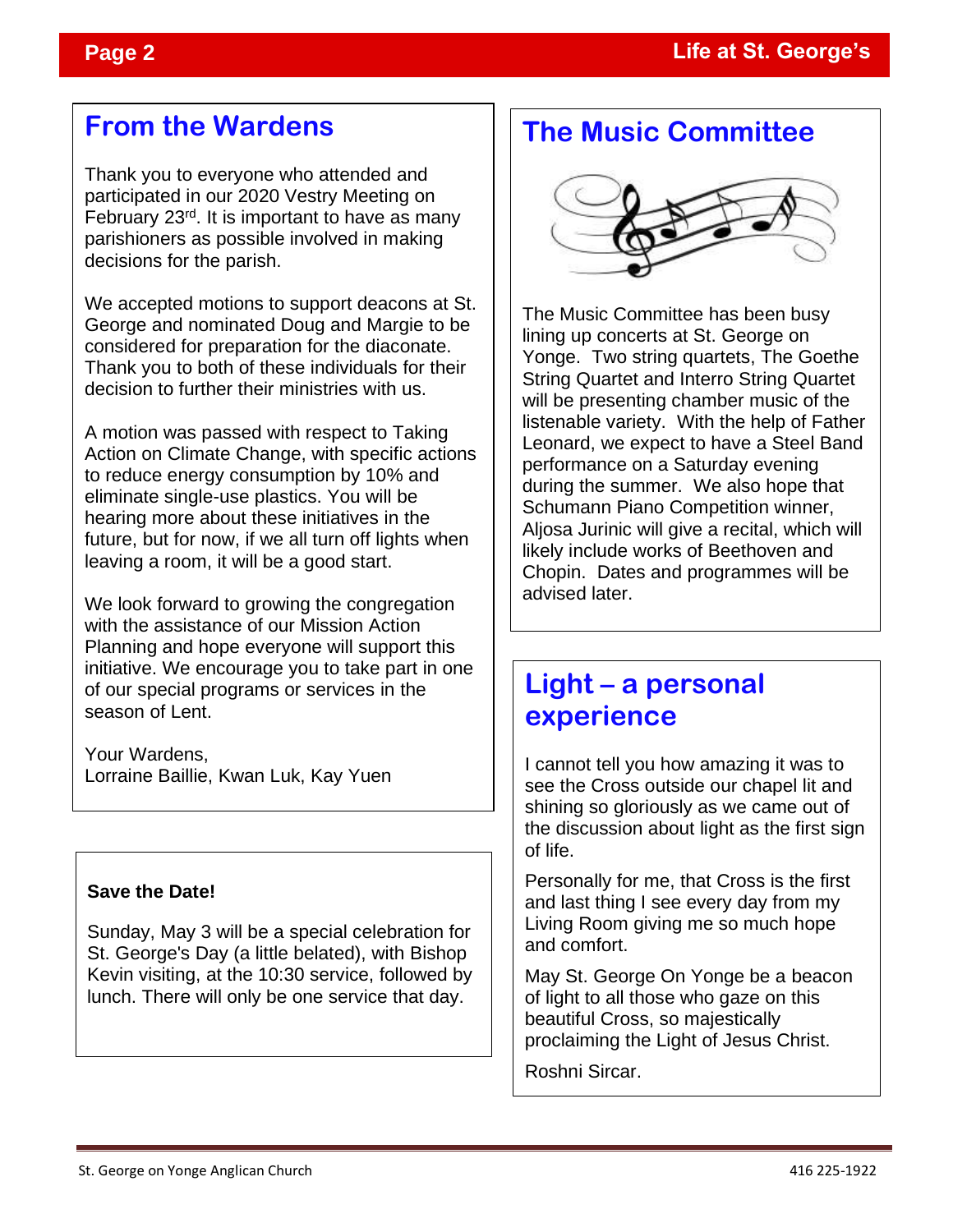#### **Life at St. George's Page 3**

The Right Reverend **ANDREW J. ASBIL** Bishop of Toronto

<u>co</u>



The Incorporated Synod of the Diocese of Toronto

135 Adelaide Street E. Toronto, ON M5C 1L8 Telephone: 416-363-6021 Toll-free: 1-800-668-8932 Fax: 416-363-7678 www.toronto.anglican.ca

To the Clergy and People of the Diocese of Toronto -

Beloved in Christ:

It is an indication of how quickly things are changing regarding the Covid-19 pandemic that we need to update our message of earlier today.

Since this morning, the Ministry of Health of the Province of Ontario has issued directives that recommend "the immediate suspension of all large events and public gatherings of over 250 people." In response to this, the Provincial House of Bishops has decided that the time has come to suspend public worship in the Ecclesiastical Province of Ontario, including the Diocese of Toronto. Please see our Metropolitan's letter here.

Until further notice, and starting Sunday, March 15, 2020, the College of Bishops is cancelling all corporate worship and all other gatherings in our churches. Ministries of service to marginalized and disadvantaged communities may continue using the utmost care, acting consistent with the Ministry of Health directives. (Those licensees and other outside groups who do not fall under our authority may continue to utilise our spaces as agreed, provided that they too are acting consistent with the Ministry of Health directives.)

We make this decision with a heavy heart, not out of a sense of fear but in confidence that it is the right, safe and caring decision to make for the Church, and for the world, at this time.

Although we cannot gather for corporate worship, it has never been more important that we lift our prayers and praises to a merciful God, and to exercise care and charity for ourselves and our neighbours. Please continue in your personal devotions, privately and with your family, particularly on Sunday. Pray for this situation and for those most affected by it, especially the sick. Check in by telephone or email with others, particularly the isolated and vulnerable. I urge the clergy of the Diocese to provide pastoral care and support as best as you are able, using the guidelines already shared earlier.

Finally, we urge the clergy and lay leaders to facilitate worship as much as you are able using the technology available to you. There are many fine worship resources available online, and all of our liturgical texts are posted on the Anglican Church of Canada website. Please help every Anglican to feel connected to their parish family. I am planning to offer a short online service on Sunday morning; a link will be provided soon.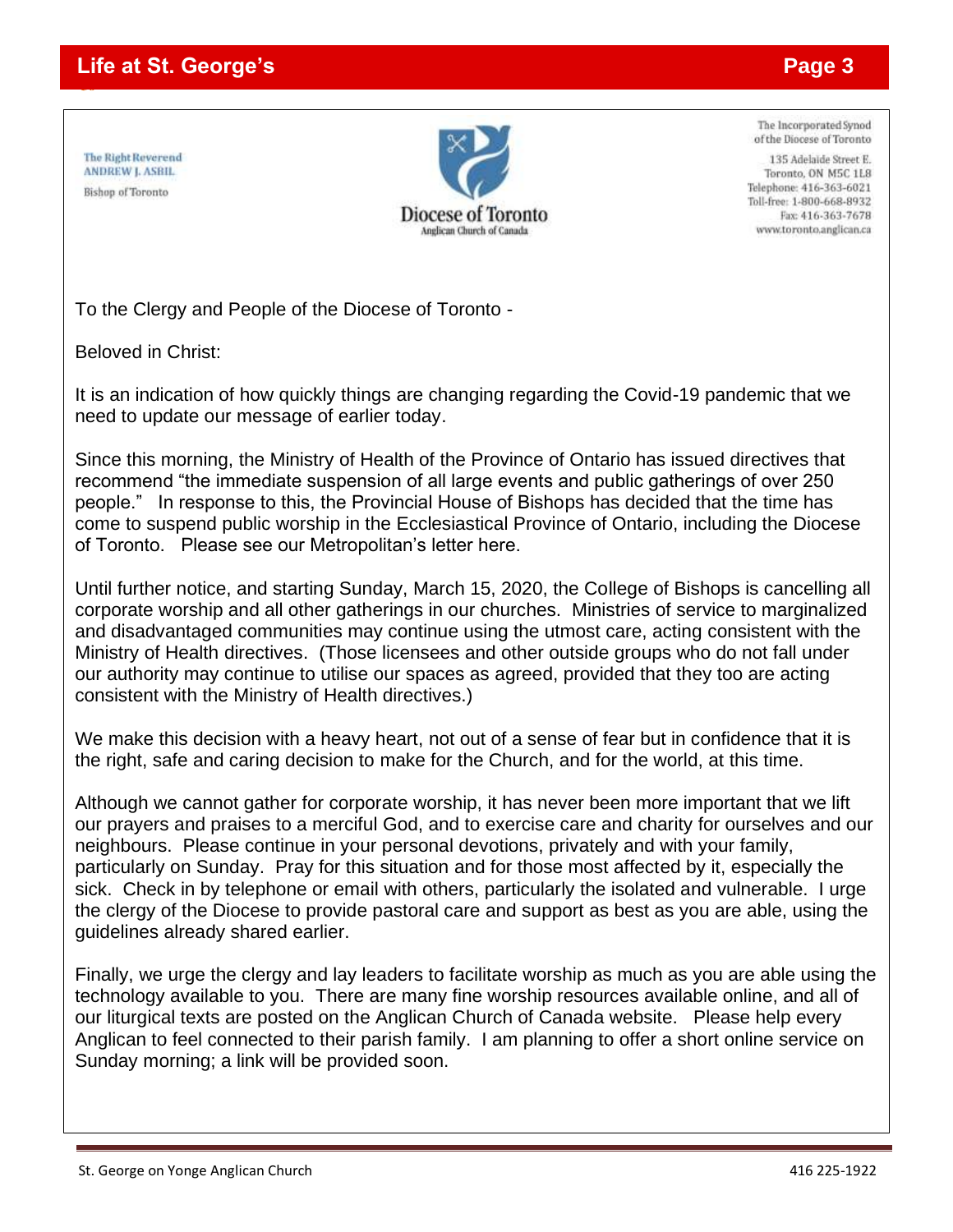This has been a remarkable time in our life together. I am inspired by the caring response of all who are engaged in ministry at this time. Please continue to work to uphold the Light of Christ as we journey through this Season of Lent.

The Provincial House of Bishops and the College of Bishops for the Diocese of Toronto are continually monitoring the situation and will be communicating with you frequently in the days to come. Please keep us in your prayers.

Yours in Christ,

ely Toronto

The Right Reverend Andrew J. Asbil Bishop of Toronto

> MISSION: To worship God and proclaim Jesus Christ in the power of the Holy Spirit and to embody-in word and action-God's reconciling love, justice, compassion and liberation-through which knowledge of God's reign is extended.

#### **Lent and Easter at St. George on Yonge**

When more information is known about when we will be able to get back to worshiping together, we will be notifying everyone by email or phone.

#### **A Lenten Prayer**

Because temptation is woven into the fabric of our lives,

and we know the weariness of forty days in the desert,

and the beckoning power of sweet fruit, and the vain promises of the world, we need you, God.

Because we see the broken before the whole, and the half empty cup, and the unfinished task,

and the thirst in freedom's quest, we need you, God.

Because we trust in what we can see, and we are blinded by our prejudices, and we do not know what we do not know, we need you, God.

Because our need for correctness exceeds our need for truth, and our excuses pre-empt the cry of the wounded, and our celebration of blessing is mindless of those displaced, we need you, God.

Because you came among us, and breathed into our sinewy souls, and healed our pain and let us wound you, and loved us to the end, and triumphed over all our hatred, we need you, God.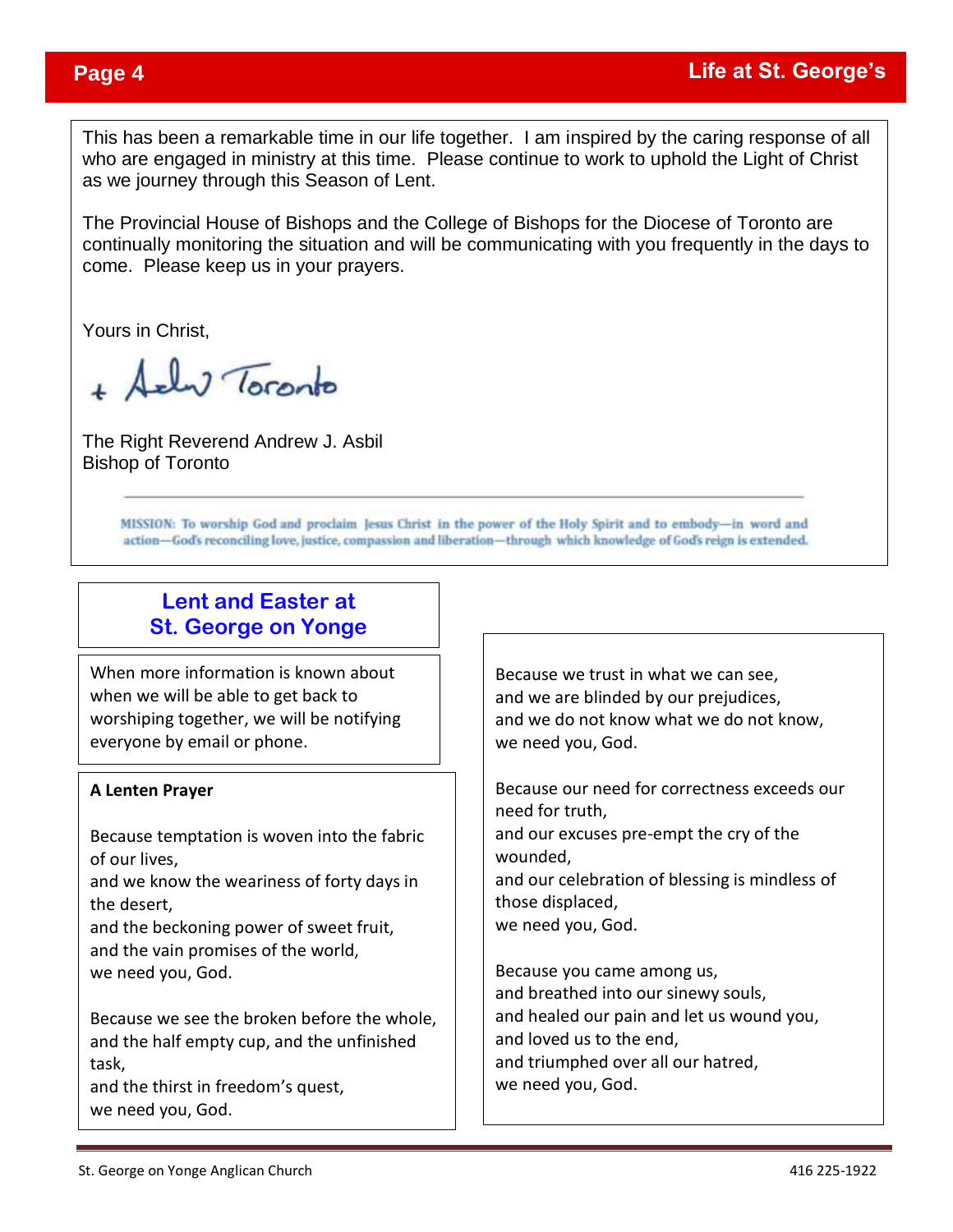# **Connecting To The World Around Us**

Submitted by Doug Heyes

Here at St. George on Yonge we have the incredible opportunity to make a real connection to the community in which we are situated and to make a difference in people's lives. Our unique position here, physically on Yonge Street (not many churches can make that claim) gives us the chance to meet and connect with those around us that most other churches just dream about. That is the reason that we chose this part of the original property when we divided it and sold a portion to build our new, modern building. I was at a conference a number of years ago now where clergy in our small group discussion were literally drooling over the fact that while they were losing sleep every week trying to figure out how to draw new people through their front doors, we only had to open our doors and allow them to walk in off Yonge Street. It is of course not that easy, or simple. While we still see new people dropping in to join our services each week, we need to also give them a reason to stay. To come back again a second time and to choose to continue to worship here with us.

How do we do that? We show them a church that is warm, welcoming, and caring. It is everyone's mission, not just something that we expect our clergy to do for us, as Christians to live out our baptism promises and faith. Being a Christian does not mean coming to church every Sunday morning and 'listening' to the service. It is a call to action, to get up off your seat and do something. In that action we make a difference, we change or enhance people's lives, and let the light of Christ shine forth in the world.

A great example of this is the Community Lunch and movie held by the Community Connection team on Feb 8th. These events are held a few times a year by St George on Yonge and are well received and looked forward to by our guests. Everyone has lunch together, eating and talking with each other as one group, not a situation of 'us and them'. Many of the people who come to the lunch are also here on the 1st Tuesday of each month. They receive a gift card and are each given the opportunity to 'go shopping' among the food offering dropped off over the month by each of you. On March 3rd it was rewarding to see how much food was offered in the 'cart' last month. Keep up the great work, and remember, the more offering placed in the cart each month the more items they can each choose. Through your generous contributions and assistance, in Time, Talent, and Treasure, we can make a difference in people's lives.

A new opportunity to connect with each other and the community, for all age groups, is the start of possible 'Games' events. We have the Ping Pong table. We have some people willing to take part. All we need is a desire to join in and take part by some others to make something like this happen.

A couple of decades ago a member of the congregation told me that they stayed at St George on Yonge when they first arrived here because they believed that being a Christian meant taking action, and getting involved, to make a difference in people's lives. It meant spreading God's love and compassion to everyone, not just a chosen few. Thankfully, they are still an active and involved member of our congregation. If any of you feel that same way, please let Leonard know that you are ready to truly live out your faith.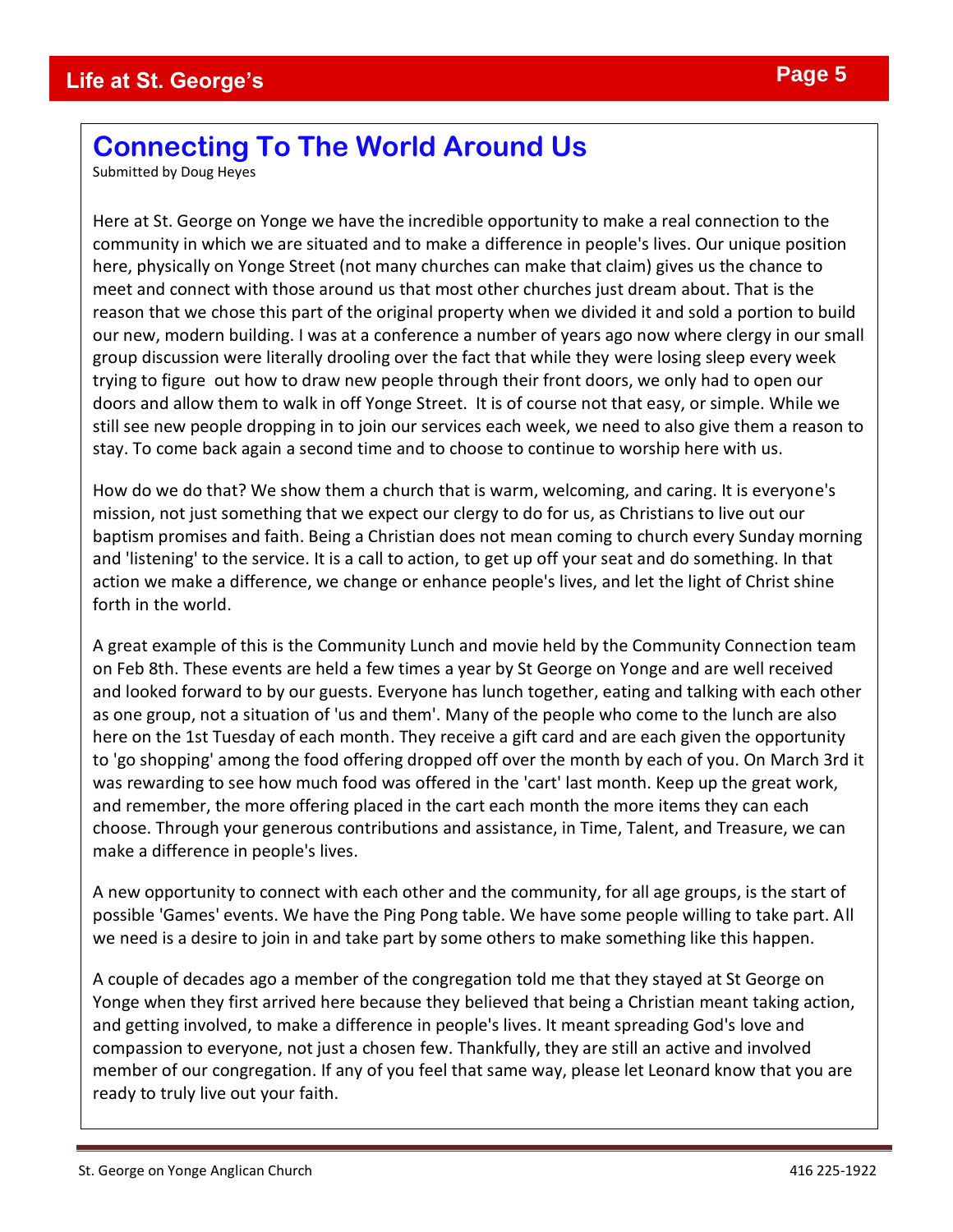# **World Day of Prayer 2020**

Submitted by Laura Pummell

The World Day of Prayer (WOP) is an international ecumenical Christian laywomen's initiative that is held in the beginning of March. The movement aims to bring together women of various races, cultures and traditions in a yearly common Day of Prayer. The goal of the World Day of Prayer is to welcome people to join in prayer and action for peace and justice. The international committee selects a nation to be highlighted each year. The service for the World Day of Prayer 2020 was written by the World Day of Prayer Zimbabwe Committee and adapted for use in Canada by The Women's Inter-Church Council of Canada. The theme for this year's service was taken from the scriptures, John 5: 2-9a, "Rise! Take Your Mat and Walk". Annually the ecumenical worship service is held at one of the participating churches within a geographic area.

On Saturday March 7<sup>th</sup>, St. George on Yonge hosted this year's service. Our WOP committee was led by Margie Lyttle and music during our service was provided by Geraldine Sperling. At noon approximately 80 people (mostly women) gathered together for fellowship and food as our event started with a luncheon in our parish hall. Our group then moved to the sanctuary for the prayer service. Readings, lessons and biblical meditation sessions were led by representatives of the various area churches. The offering of the day is remitted to the Women's Inter-Church Council of Canada and will assist with grants to Canadian projects to restore hope to women touched by injustice. The whole experience resulted in a meaningful, warm, inviting event and intentionally provided all who attended an opportunity to reflect on God's love and how everyone can commit to supporting communities with actions of love, peace and reconciliation.

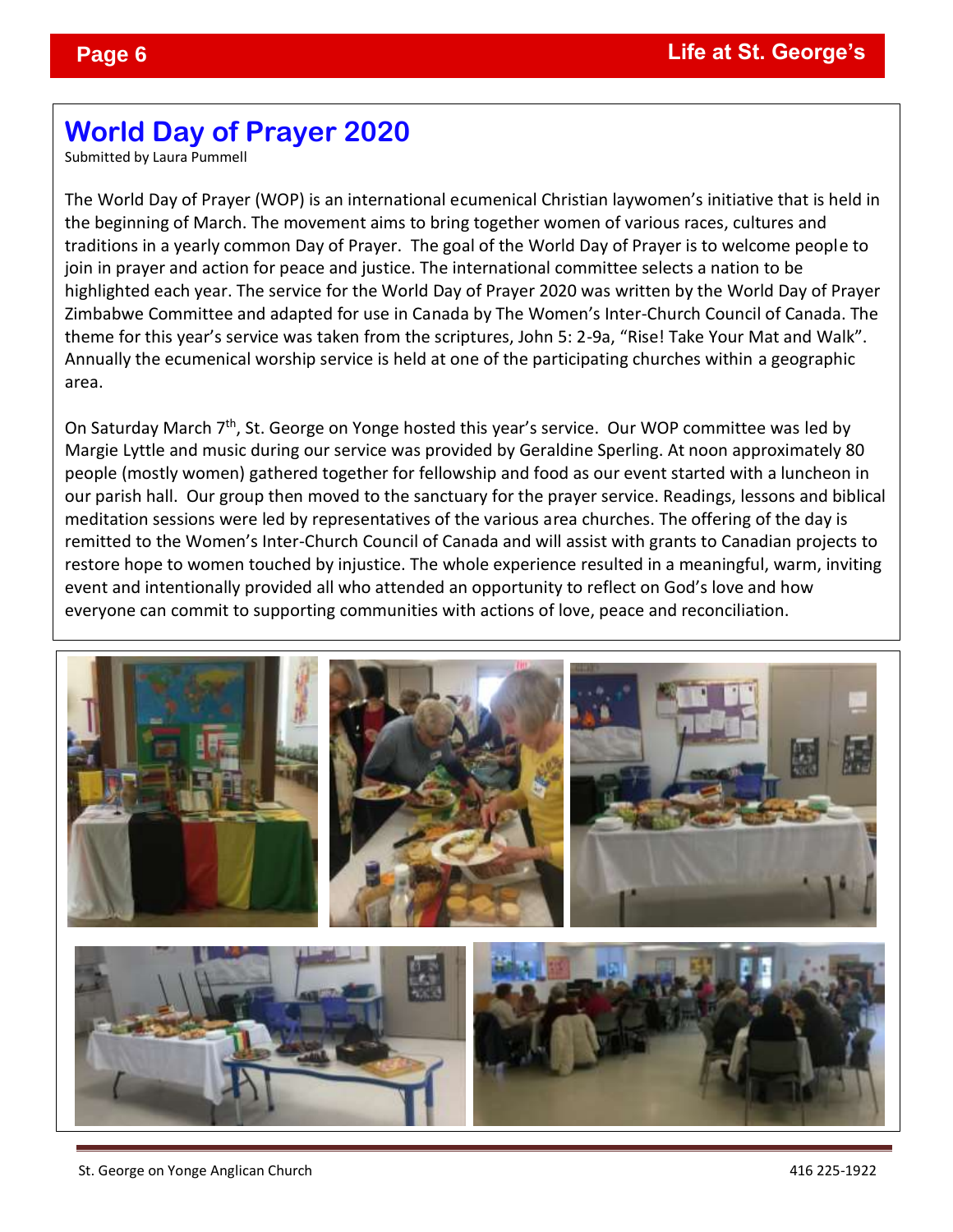# **Children's Ministry EXAAAAAA**

While the services at the Church have been cancelled, you can access the resources for the children's program at [www.sermons4kids.com](http://www.sermons4kids.com/)



They include plastic straws, water bottles, lids on coffee cups, plastic bags, plastic take out containers, plastic wrap, plastic cutlery, plastic cups and six pack rings.

Canadians send more than nine million tonnes of trash to landfill every year. More than a third is estimated to be from plastics.

Plastics and other debris are choking our oceans and waterways. It is estimated that plastic kills over 100,000 marine mammals and 1 million birds each year.

There are many ways we can reduce the use of plastic in our lives. They can be eliminated or replaced with sustainable products.

Last fall the Advisory Board decided that disposable water bottles should not be used at the church.

Whenever possible, St. George is using real cutlery and dishes for special events.

Parishioners are invited to bring their own mug for coffee hour. Place it on a table in the parish hall before coming upstairs to worship. (Label with your name)

# **Now you know!**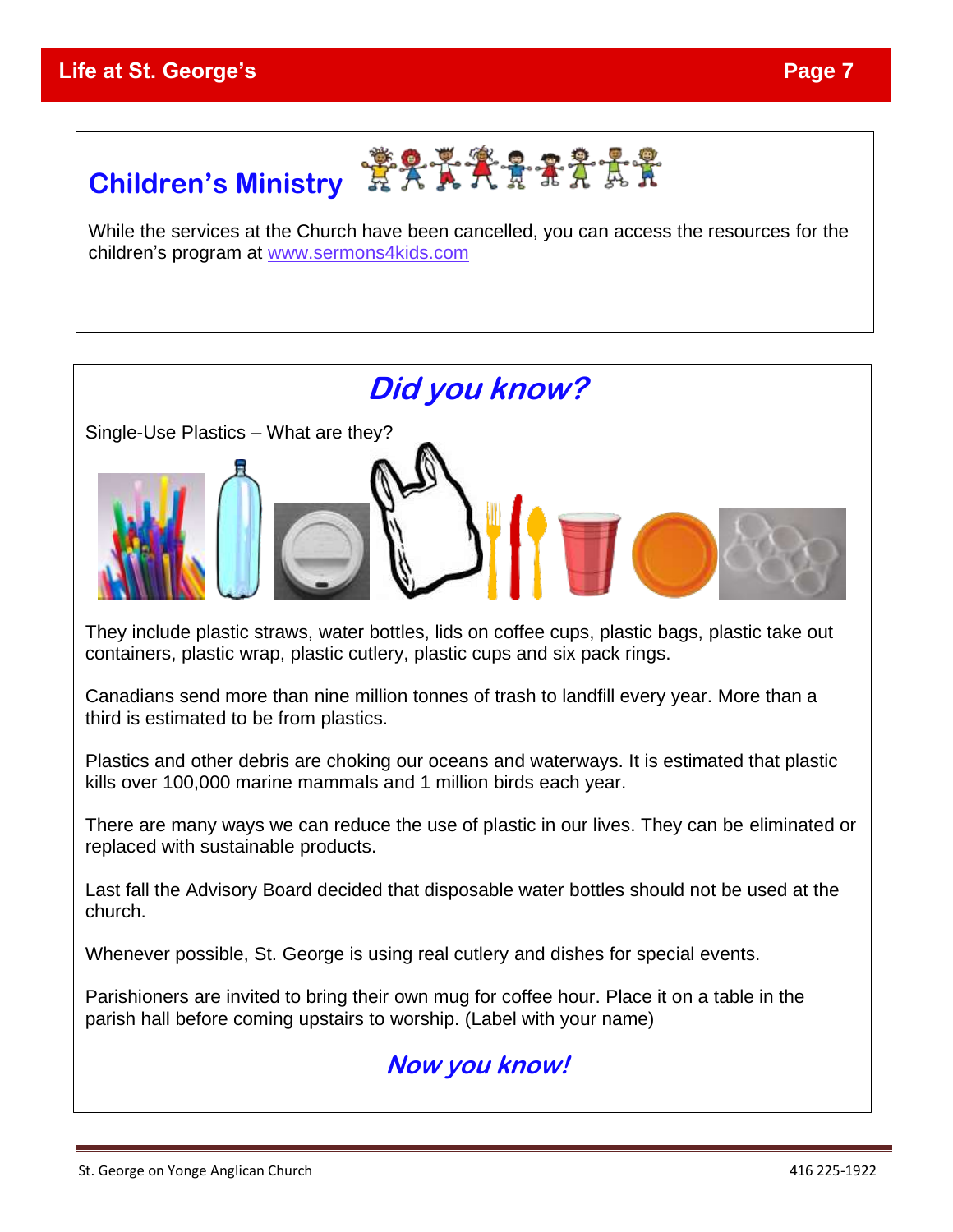# **Black History Service Luncheon**









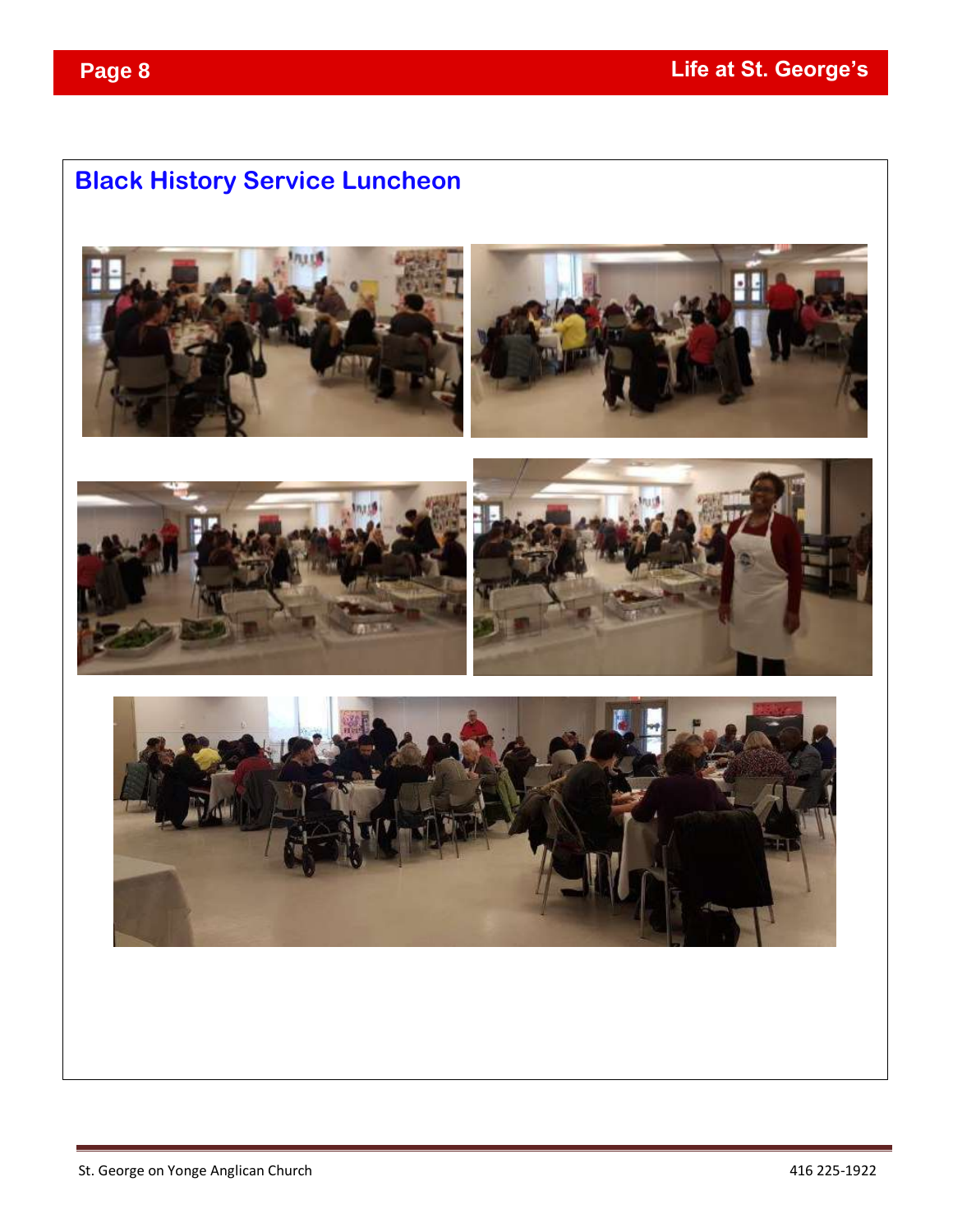### **Life at St. George's Page 9**





People to form an Anniversary Celebration Committee

People to sit at the Welcome Desk

Someone to look after FaithWorks for this year

People who like looking through and organizing archival material

Green commitment cards from anyone who has not yet handed it in

## **Staff**

| Priest-in-Charge                           | The Rev. Leonard Leader                              |
|--------------------------------------------|------------------------------------------------------|
| <b>Honorary Associate</b>                  | The Rev. Canon Sister Constance Joanna Gefvert, SSJD |
| <b>Assistant Curate</b>                    | The Rev. Morning Wang                                |
| Organist & Director of Music Michael Leach |                                                      |
| Parish Administrator                       | Craig Gustafson                                      |
| Custodians                                 | Philip Ikhuoria / Ramey (Faisal Ramme)               |